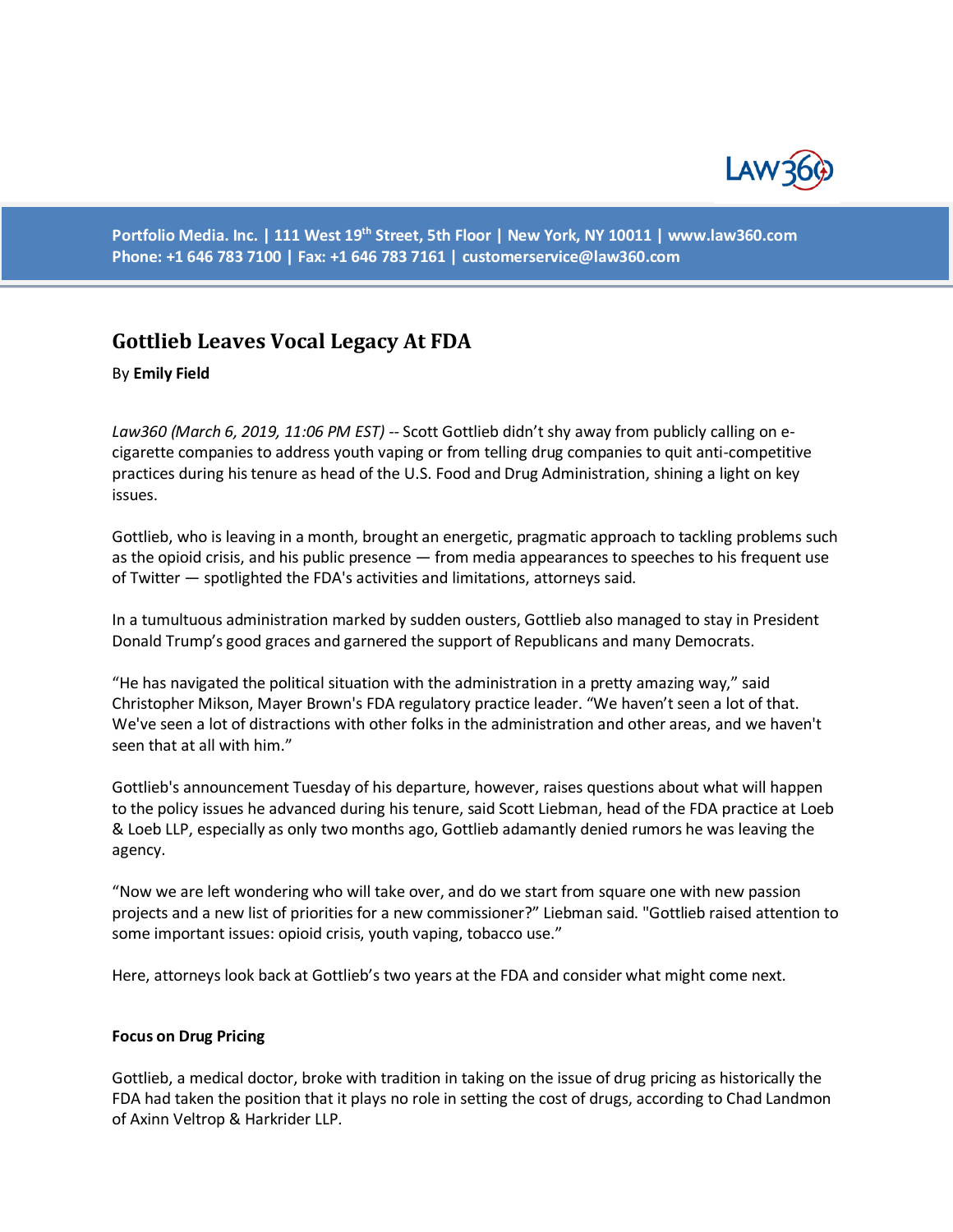Unlike government programs such as Medicare and Medicaid, the FDA has no direct impact in purchasing drugs or on what prices are charged, FDA practice group chair Landmon said. But Gottlieb took the position that the FDA could play a role in drug pricing by encouraging competition, according to Landmon.

That has taken the form of speeding up the approval process and reducing the regulatory burdens to approve innovator drugs, which then compete with each other on the market, potentially lowering drug prices, Landmon said.

"More importantly, the agency has been very aggressive at trying to increase generic competition," Landmon said.

The FDA in September laid out guidance aimed at cutting down the time it takes for new and generic drugs to reach the market by clarifying what the agency wants to see in a drug application, so companies can make a higher quality submission that doesn't have to go through multiple review cycles because of missing information.

During Gottlieb's tenure, the agency has also set records for approvals of generic drugs. In fiscal year 2018, the agency approved 971 generics, surpassing the previous year's approval of 937 generic drugs.

Gottlieb has also openly criticized practices used by innovator drug manufacturers to hurt generic competition, attorneys noted.

At a 2017 Federal Trade Commission conference, Gottlieb blasted innovator drug companies for abusing risk evaluation and mitigation strategies, or REMS, often required by regulators to restrict the distribution of potentially dangerous medicines. Innovators sometimes prevent generic drug companies from having access to samples of brand-name drugs, stifling research needed to get a generic drug approved.

"My message is this: End the shenanigans," Gottlieb said.

That concern led to the CREATES Act, a proposed bill that would give generic-drug companies a new cause of action to sue if they're not getting the samples they should, Mikson said

Trump has frequently voiced a desire to see drug prices cut, and U.S. Department of Health and Human Services Secretary Alex Azar has also focused on the issue, Landmon said.

"I would expect the successor to be continued to be focused on in it," Landmon said. "It will be interesting to see who ends up in that spot and if they have the same inclinations."

### **Future of E-Cigarettes**

Youth use of e-cigarettes was one of Gottlieb's top priorities, and he called out vaping companies whose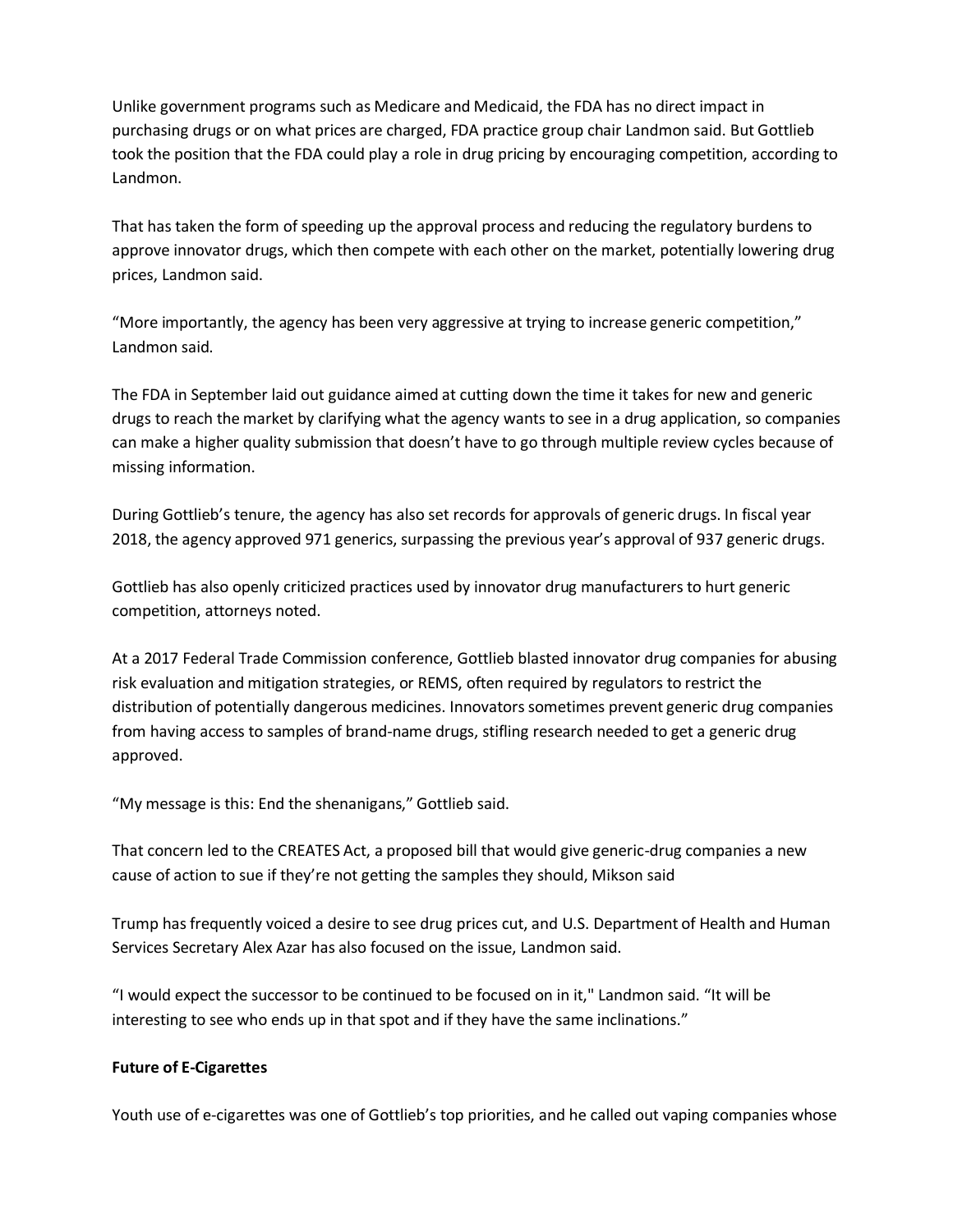marketing practices he believed were aimed at minors, indicating that a ban on e-cigarettes was possible if youth vaping rates didn't go down.



Last fall**,** the FDA proposed restricting sales of flavored e-cigarettes to locations that bar minors, along with a ban on menthol cigarettes and flavored cigars.

In announcing the proposal, Gottlieb pointed to a 78 percent increase in e-cigarette use from 2017 among youth of high school age and a nearly 50 percent increase among those of middle school age.

Gottlieb has also called on e-cigarette makers to take voluntary steps to address teen use, and last month he requested meetings with the heads of JUUL and tobacco giant Altria to address questions about their commitment to lowering teen use of their products.

"The fact that he has been relatively aggressive on the vaping issues isn't necessarily what you'd expect from an administration that generally has touted reducing regulations, but I think the FDA and Gottlieb has been a little different on that front," Landmon said.

The nonprofit Campaign for Tobacco-Free Kids said Tuesday that Gottlieb deserves credit for calling attention to youth vaping and for aggressive enforcement actions.

In one enforcement blitz, the FDA in September sent more than 1,300 warning letters and fines to retailers who sold e-cigarettes to youths and gave five manufacturers 60 days to come up with plans to keep their products out of children's hands.

But the nonprofit pointed out that none of Gottlieb's proposals, such as banning menthol cigarettes and flavored cigars, have yet been adopted.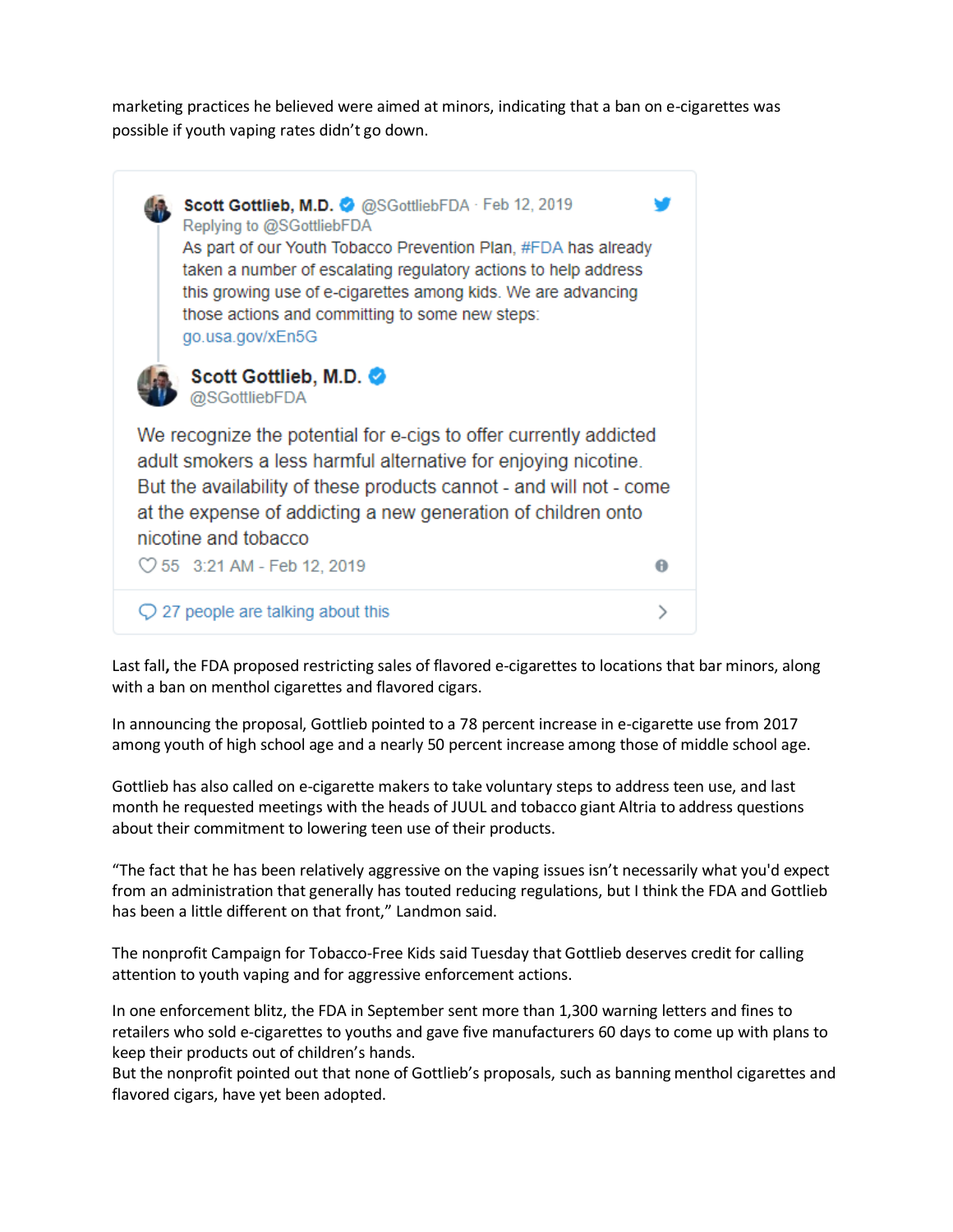"Commissioner Gottlieb's legacy will depend on whether his many proposals are implemented and, in the case of the youth e-cigarette epidemic, strengthened going forward," the campaign said in a statement.

## **Tackling the Opioid Crisis**

Gottlieb made the opioid crisis a priority early in his tenure, and has acknowledged that the FDA took too long to detect the rise in opioid addiction and counter it.

"The FDA is also not immune from responsibility," Gottlieb said in a November speech**.** "We were too slow to act at some key moments."

On average, 115 Americans die each day from an opioid overdose. The number of overdose deaths involving opioids, including prescriptions and illegal opioids like heroin, was five times higher in 2016 than in 1999, according to the Centers for Disease Control.

"He was very active and outspoken on the opioid crisis, and it's interesting because generally I don't think the agency has a lot of different tools it can use to combat the opioid crisis," Landmon said.

The FDA has explored whether naloxone, an overdose treatment, should be prescribed along with opioid medications. Late last year, an FDA advisory committee voted in favor of adding changes to labeling that would recommend adding a prescription for naloxone for some or all patients.

Gottlieb also said that his agency is looking to develop evidence-based guidelines for the safe prescribing of opioids, even though focusing on how doctors prescribe drugs isn't typically part of its purview.

"For too many years, we as doctors were too cavalier about the prescribing of these powerful and addictive drugs," Gottlieb said in November. "An entire generation of physicians was trained inappropriately we now know — on opioid prescribing practices that were far too loose."

### **CBD Regulations**

Gottlieb's sudden departure also means it's likely that regulations regarding nonpsychoactive cannabidiol derived from hemp will be delayed, according to Jonathan Havens of Saul Ewing Arnstein & Lehr.

The production of hemp was legalized late last year with the passage of the farm bill. Hemp, a relative of the marijuana plant that has low concentrations of the psychoactive compound tetrahydrocannabinol, or THC, has a number of industrial uses. But while the market for CBD foods has grown sharply in recent years, the FDA has said that CBD is not legally allowed in food.

Just last week**,** Gottlieb said that the agency would hold a public meeting in April on CBD about how to address it.

"My concern is now that he's leaving, what happens at the public meeting?" Havens said. The FDA is unlikely to make CBD a priority, and it remains to be seen if senior officials at the agency have the appetite to take on the issue in Gottlieb's absence, Havens said.